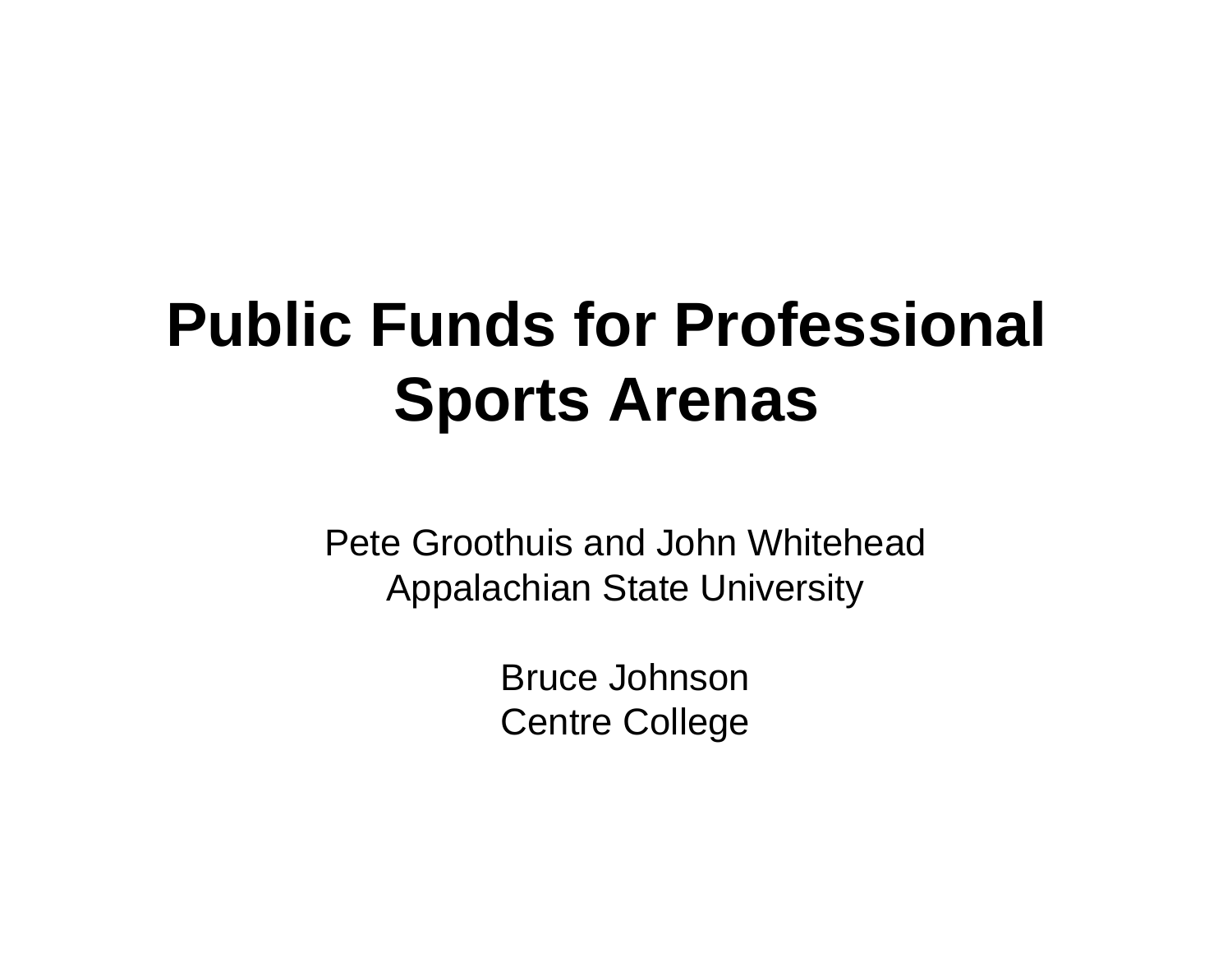## The Sports Building Boom **Continues**

- • 2000-2009--\$17 billion + of new major league stadium and arena construction in USA expected to be completed.
- Most of that in the US financed by taxpayers.
- Includes: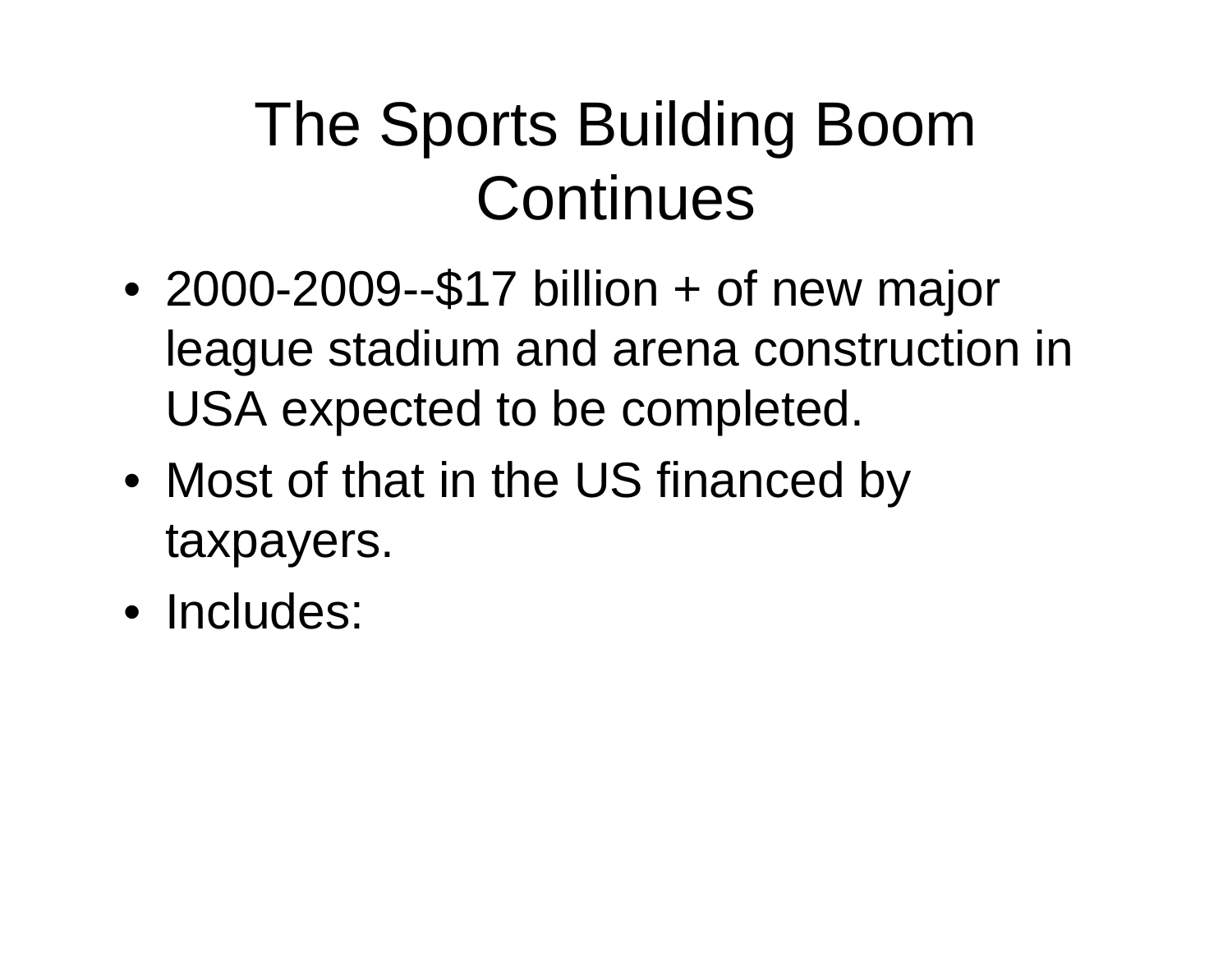## Lucas Oil Stadium Indianapolis

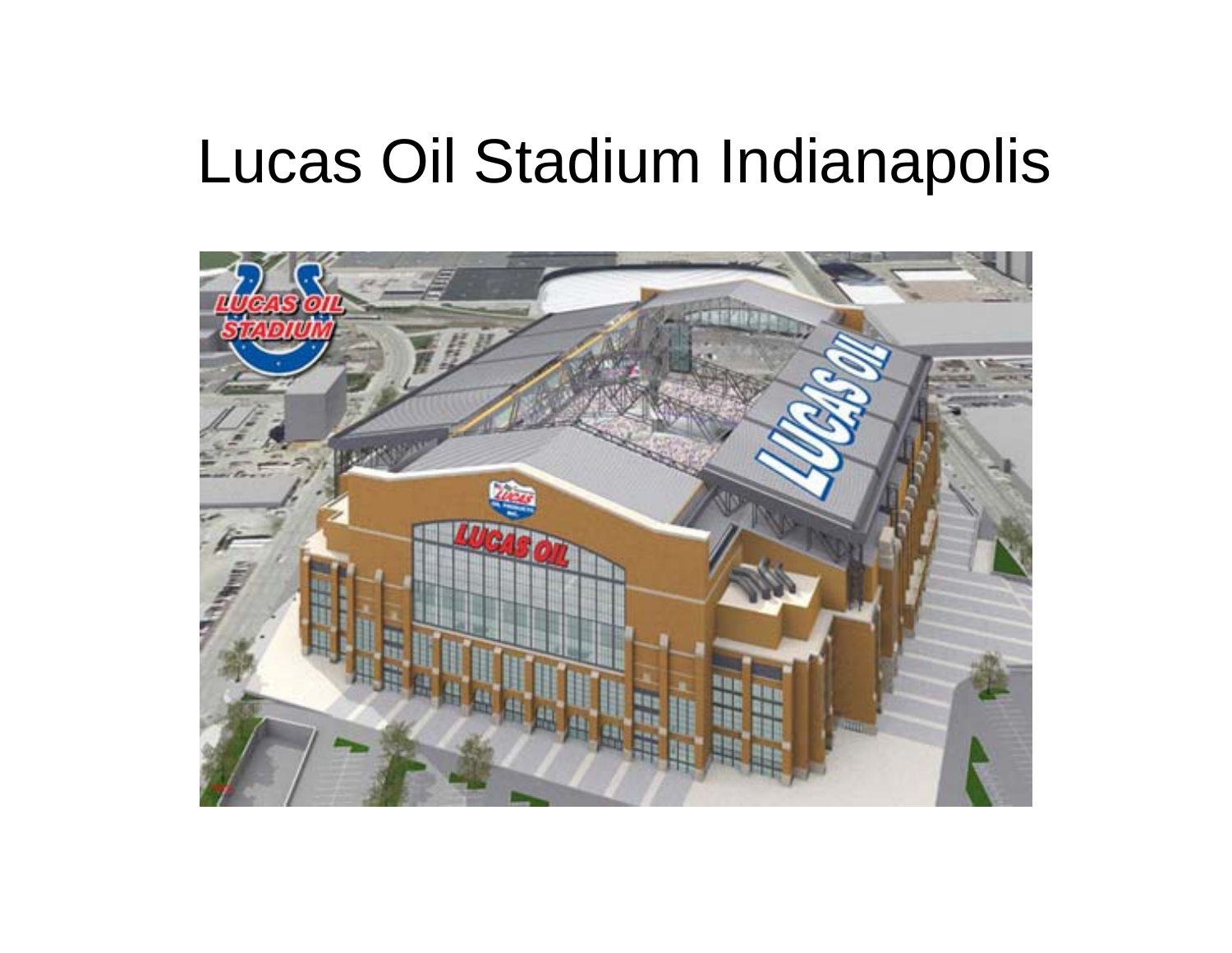## Nationals Park Washington, DC

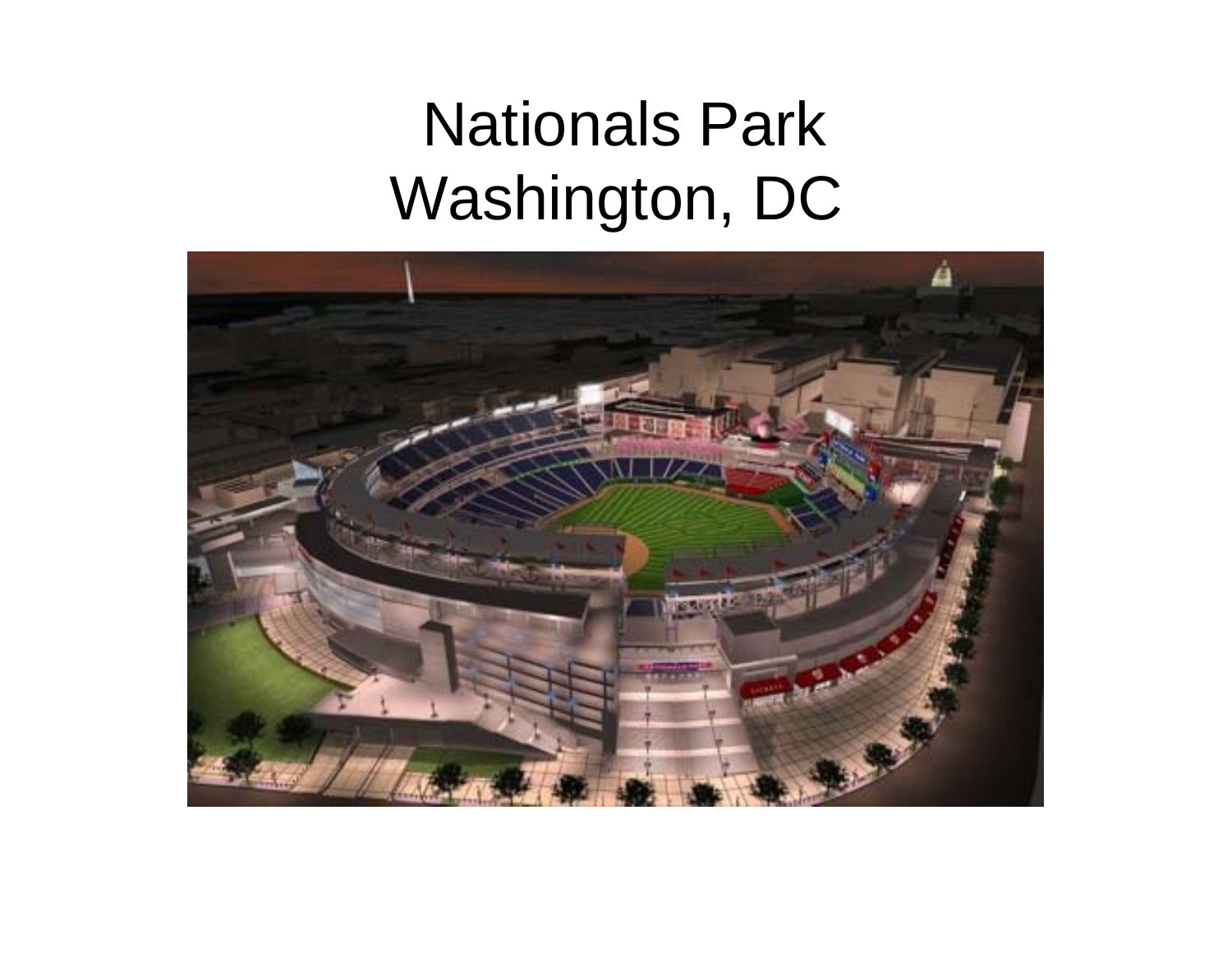# Uneven Playing Field

- Given the nature of Professional Sports Leagues there are more cities who want teams than teams available.
	- Team owners have a credible threat.
	- Cities do not.
- Major sports leagues are monopolies. As a result, cities are thrust into competition with one another to procure or to retain teams. A bidding war results whereby cities pay their maximum willingness to pay for a team (Noll and Zimbalist 1997).
- So what determines the willingness to pay?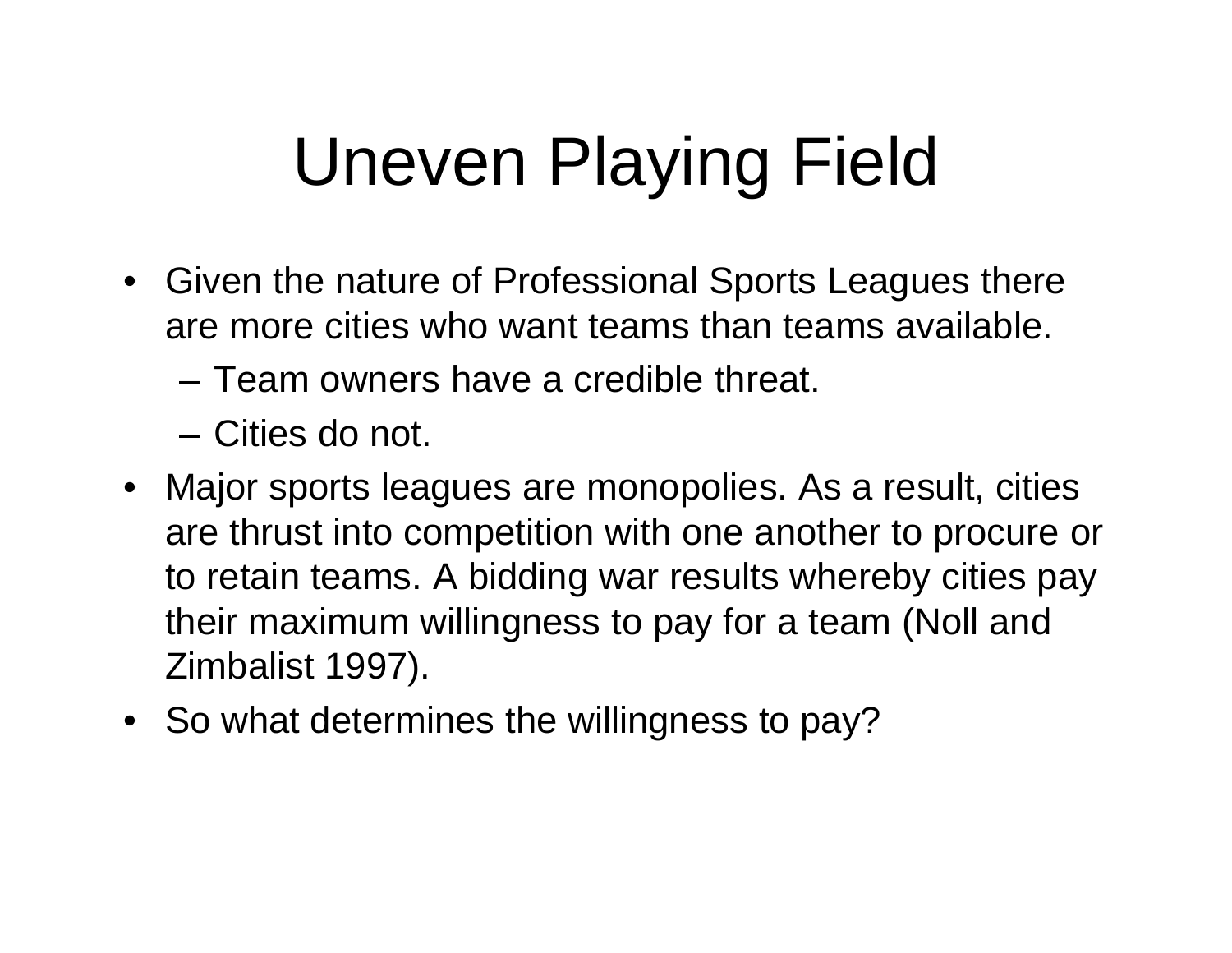## Theory of public funds

## Public Choice Theory—

Large gains to a few, small costs to many.

### Winner's Curse—

City who wins bid for team overestimates worth.

### Public Funds are efficient—

Benefits to city from team outweighs cost of public funds.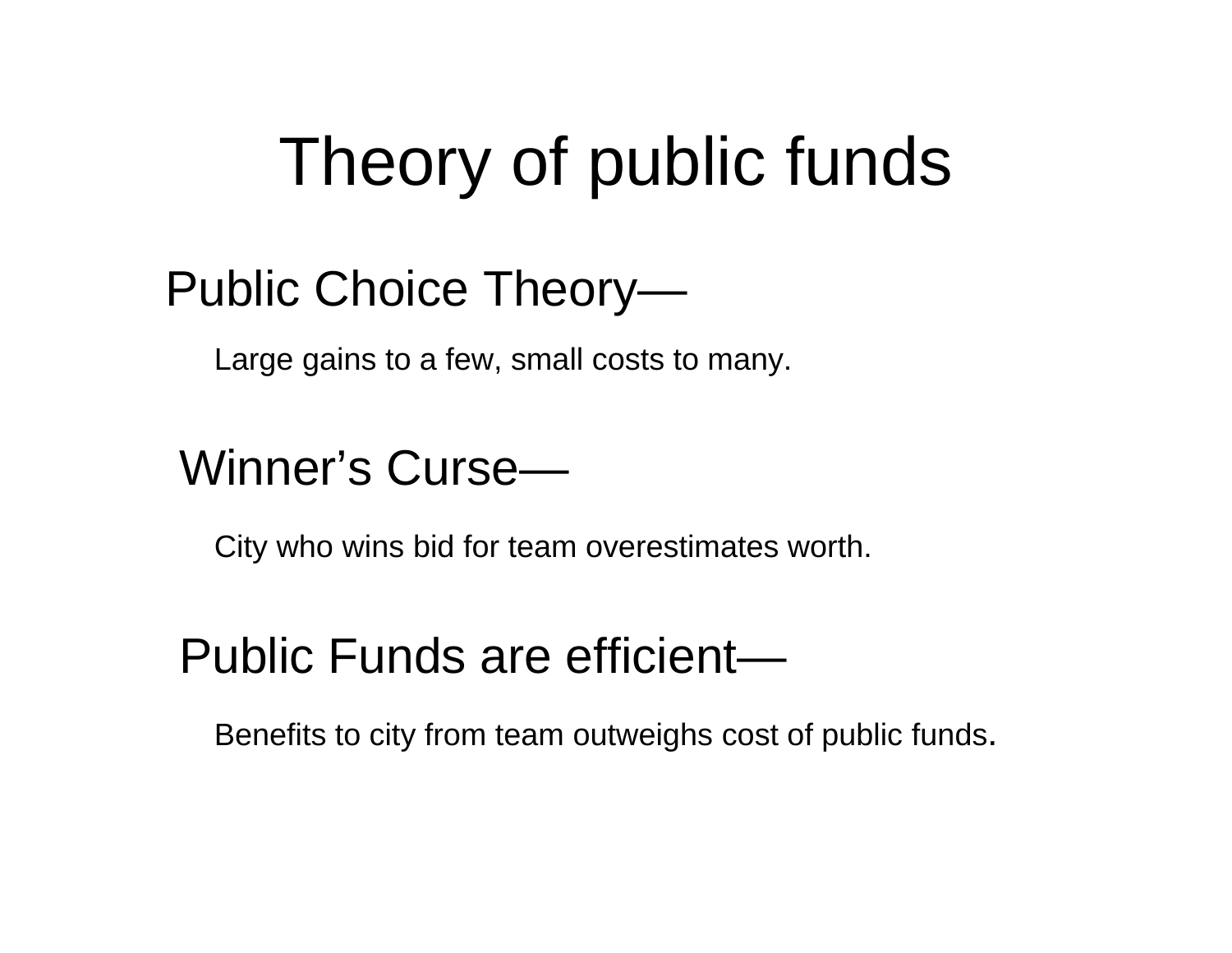## One Justification for Public Funding

- Sports are said to produce tangible economic benefits for the community at large
	- –More jobs
	- Higher incomes
	- Increased tax revenues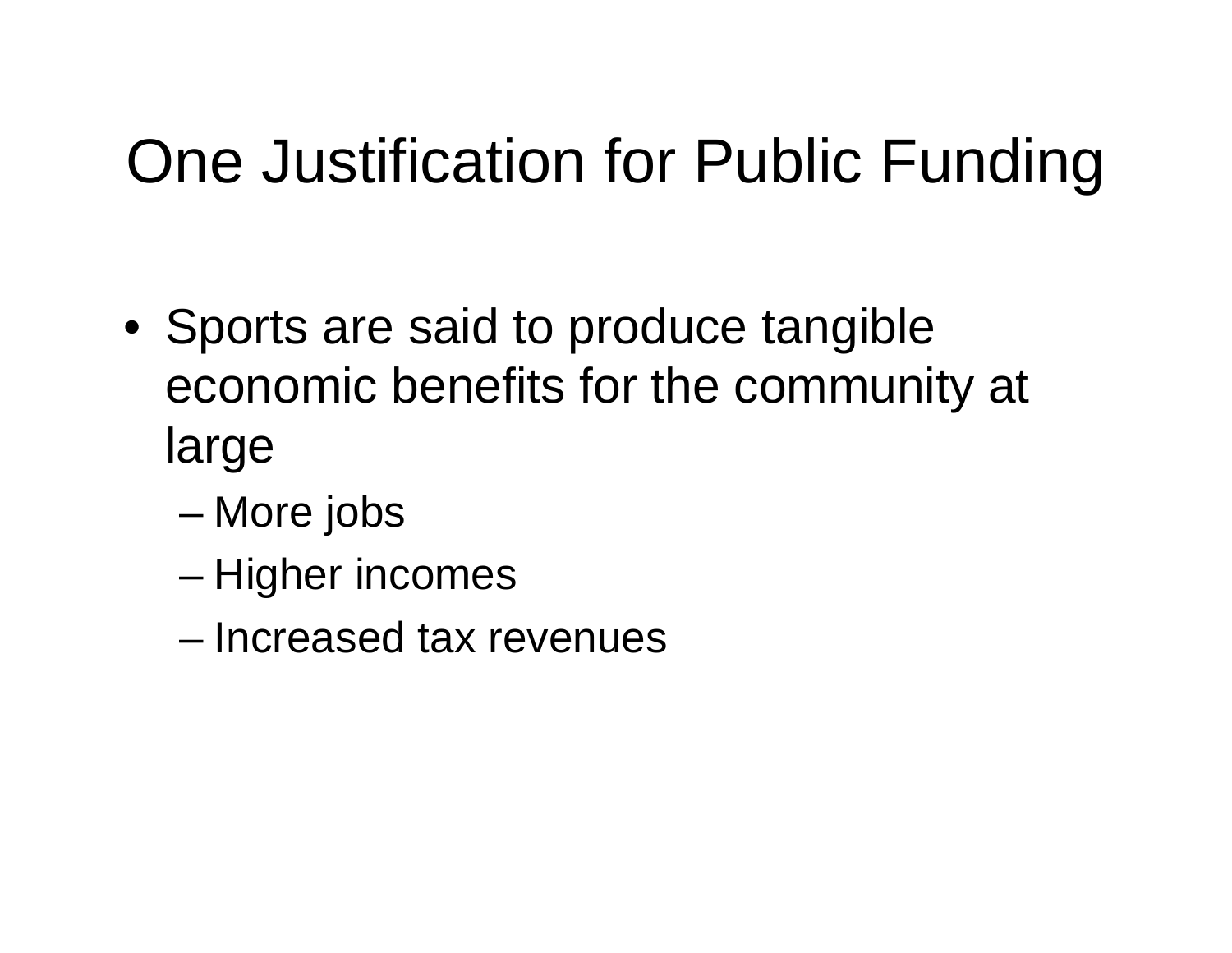## Economic Impact

- Does the sports team:
	- Promote the general economic development of a metropolitan area.
	- – Significantly assist in maintaining the vitality of the central city
	- Stimulate micro-development in a small defined district within the city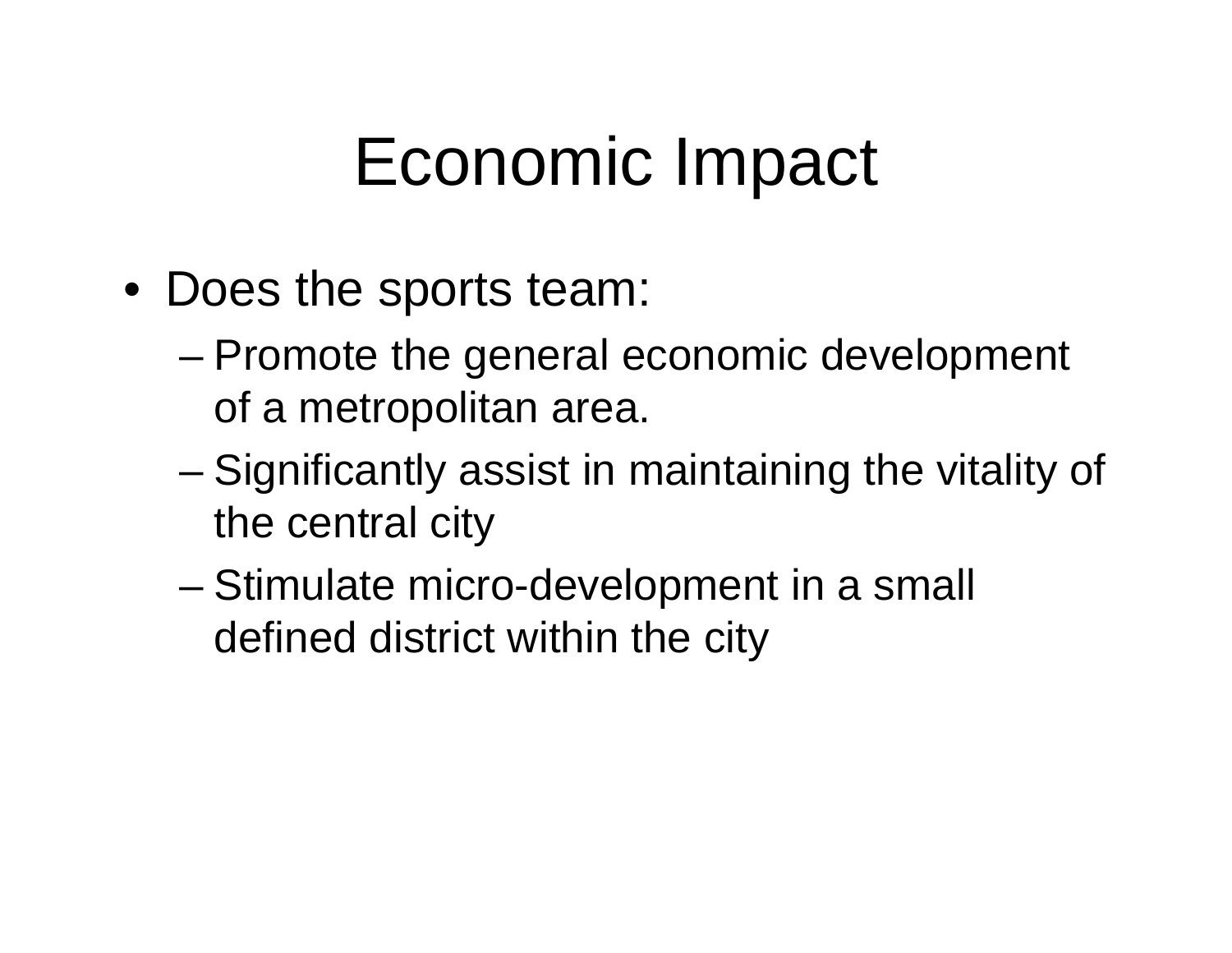## BUT—They do not!

- Mountains of evidence that sports produce
	- Few new jobs
	- – No rise in incomes—perhaps even a fall in incomes
	- Little new tax revenue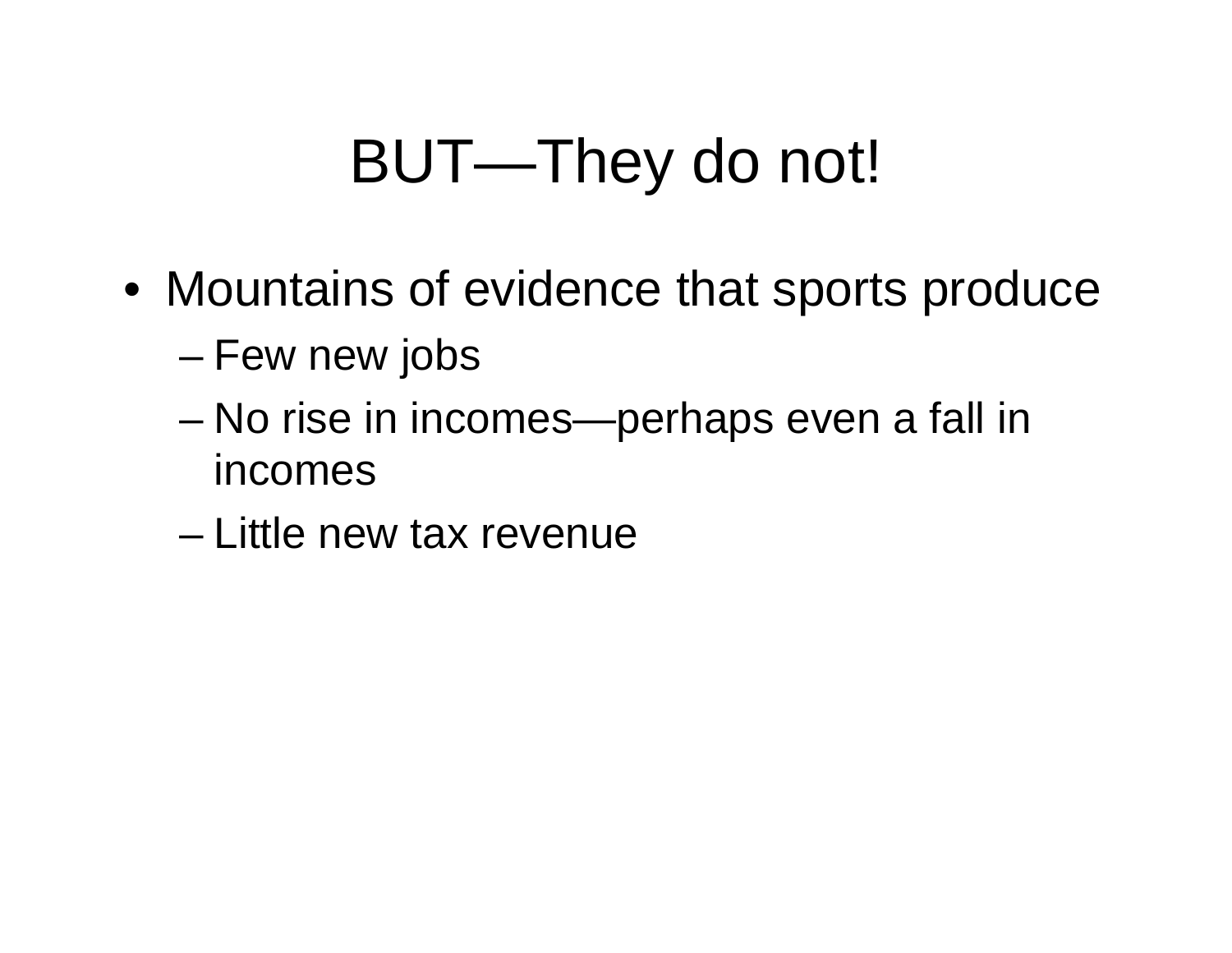## Another Justification for public **Subsidy**

- Sports are said to produce Intangible Benefits—civic pride, community spirit, etc.
- Paradox—the intangible benefits are highly visible, but their value is difficult to measure
- Teams cannot sell these intangible benefits—People do not have to pay for them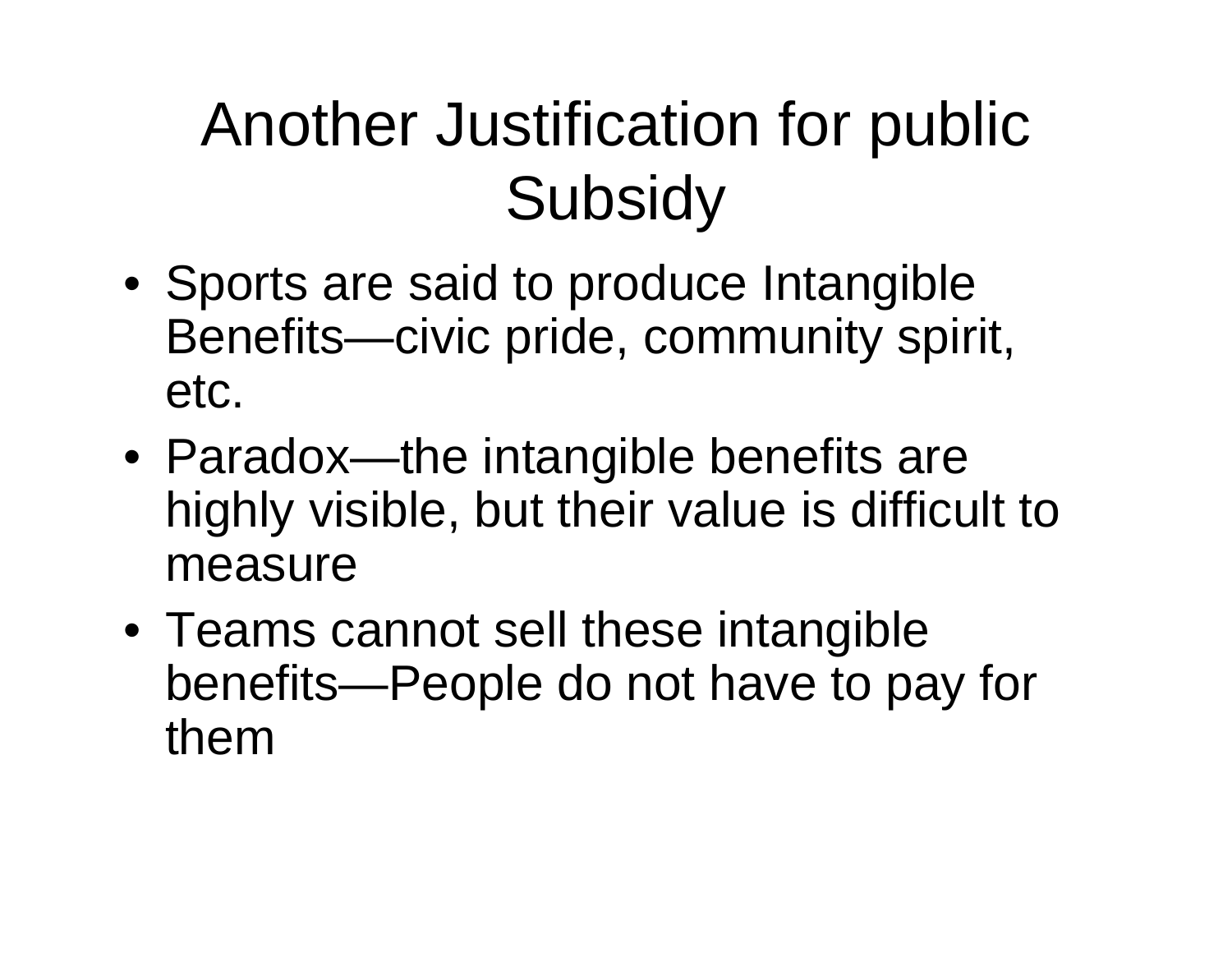## Economists Call these Intangible **Benefits**

- PUBLIC GOODS
- The problem with sports public goods since the team cannot charge for them, the users of the public goods cannot be required to pay for the team or the stadium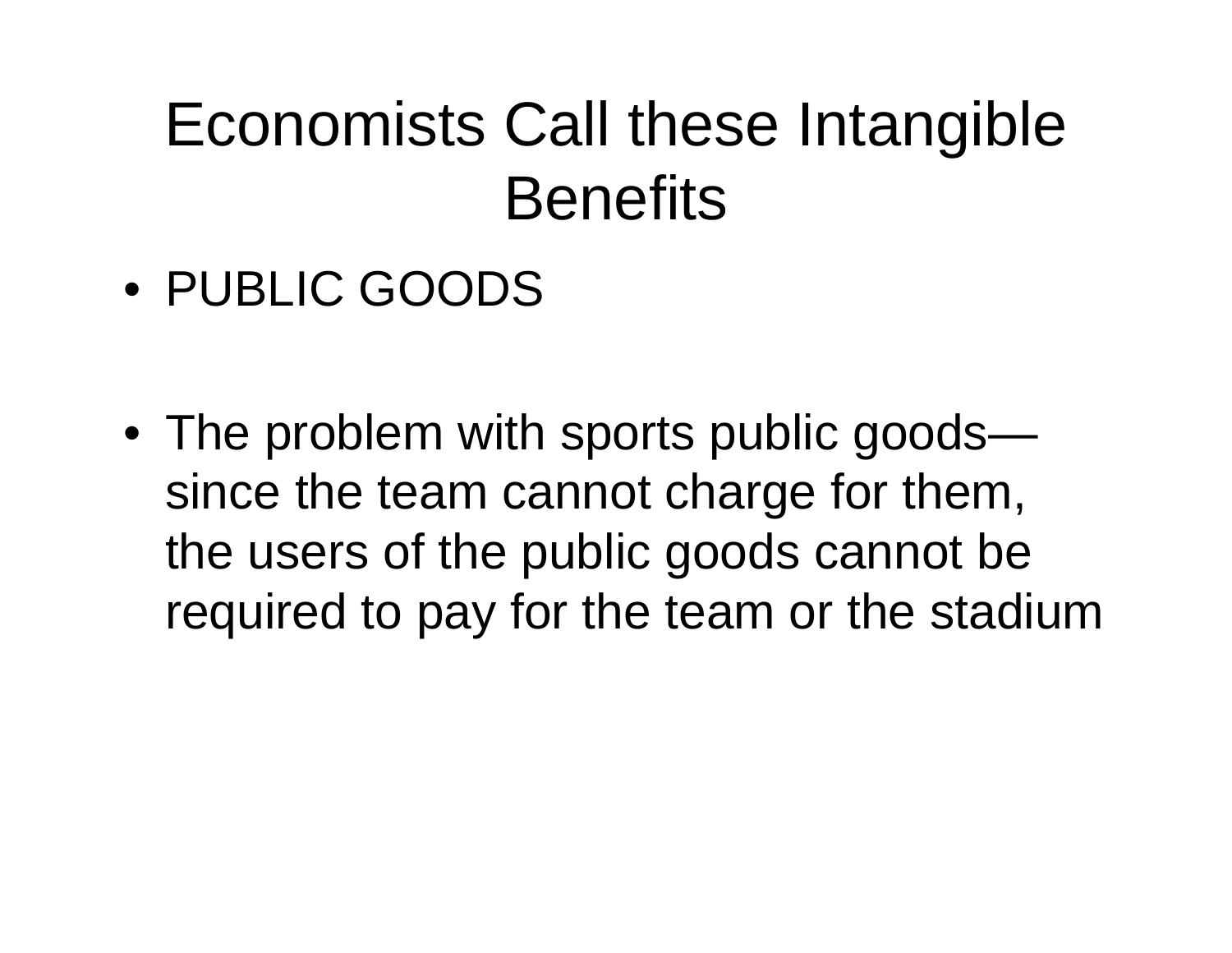## Public Goods Enjoyed Mostly by Fans

- Reading about the team
- Discussing the team
- Listening to sports talk radio
- Game-day parties
- Fantasy leagues
- Betting on games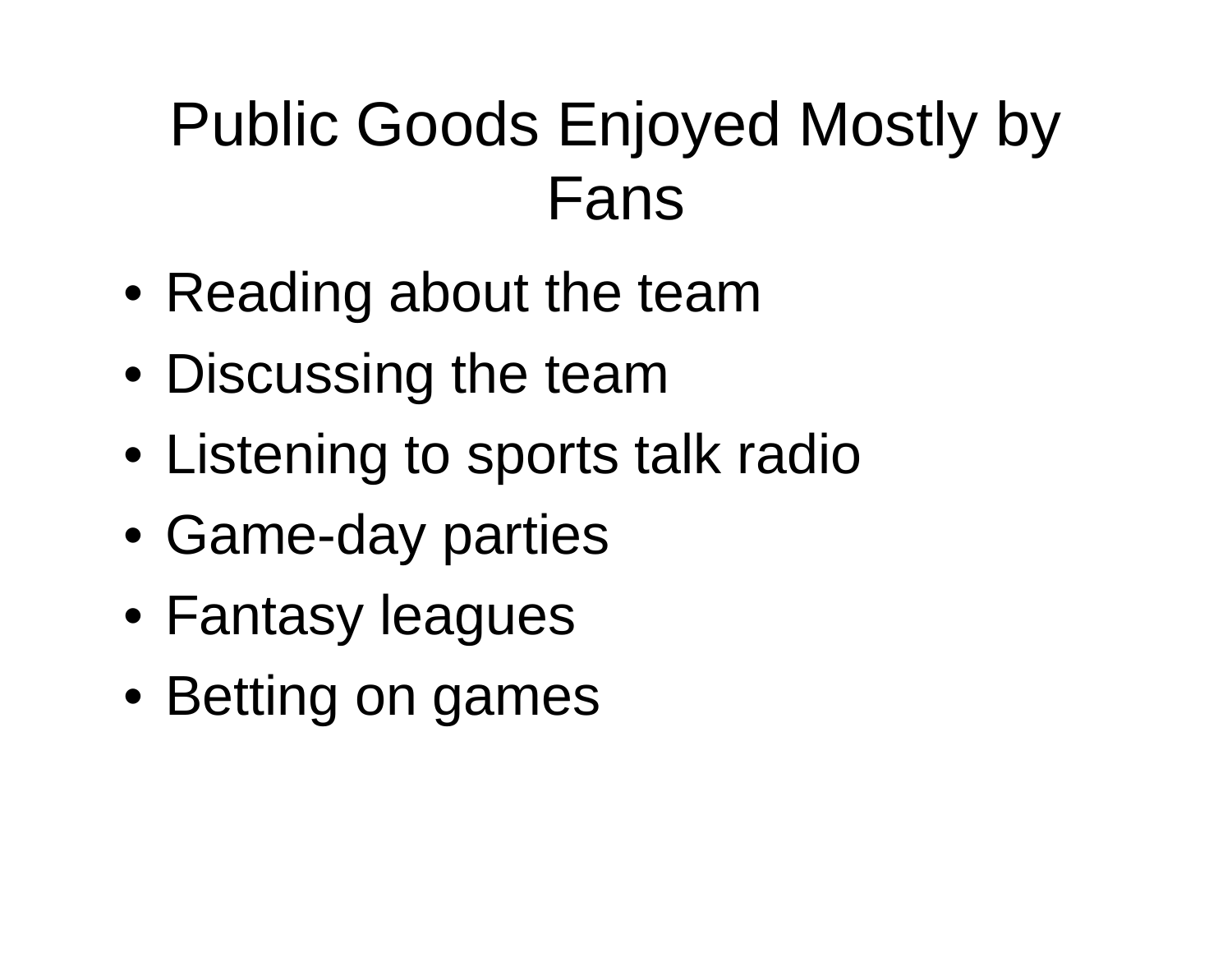## Sports Public Goods Everyone Enjoys

- Championship pride
- Civic pride in "major league" status
- Community harmony- -"It's what the janitor, valet parker, lawyer, and venture capitalist can all talk about when they are in an elevator together."

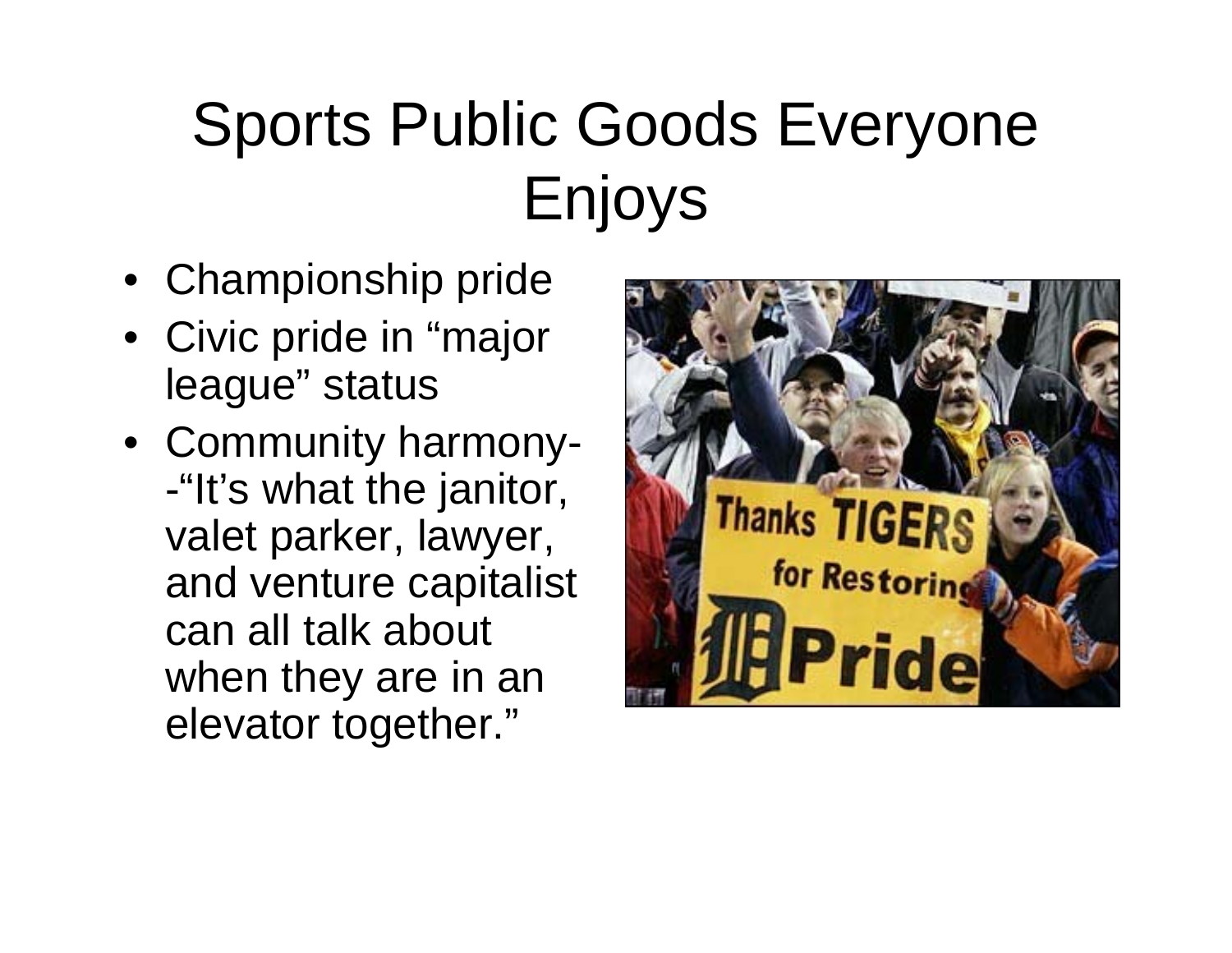## Edmonton Oilers & Civic Pride

"[Cam Nichols] is the man who saved the Edmonton Oilers and with it, maybe a city. Certainly, a city's identity."— Scott Burnside, ESPN.com, June 9, 2006

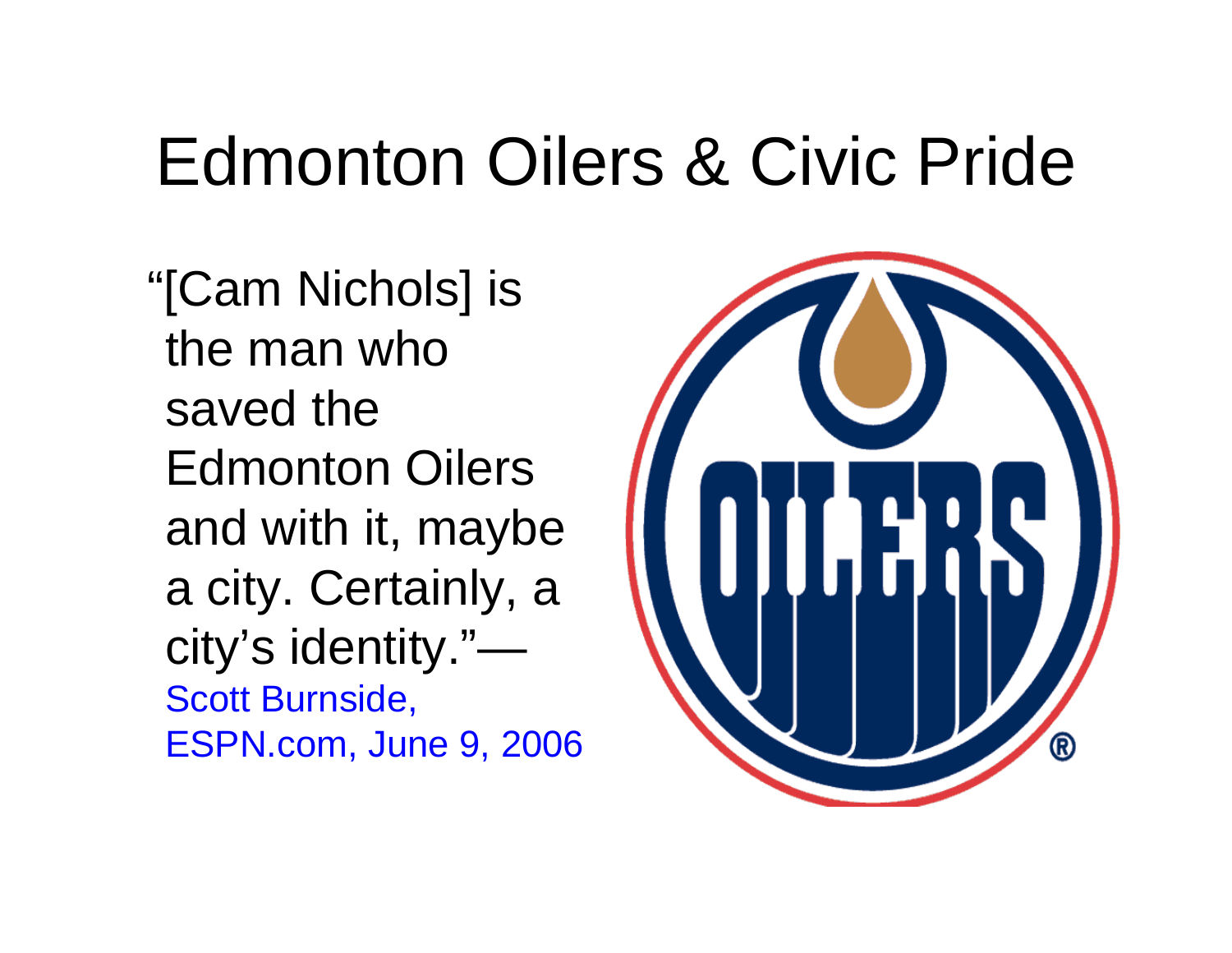# Civic Pride and City identity

- Have influenced public policy explicitly in the case of the Pittsburgh Penguins.
- They declared bankruptcy 1998 and were on verge of being sold to out-of-town owners and being moved out of Pittsburgh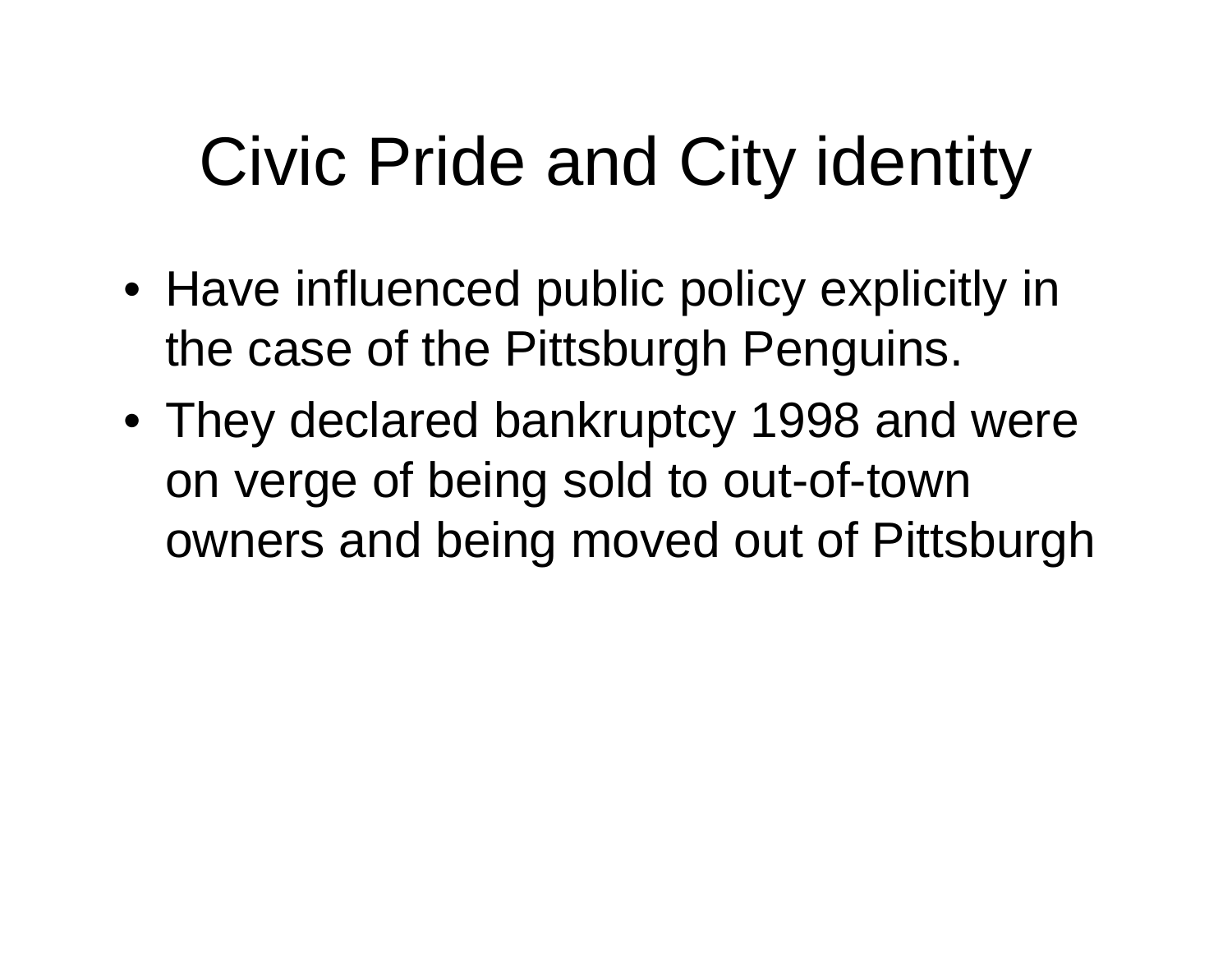## Importance of Sports Public goods

*"The Penguins are as much a part of the warp and woof of this community as are its …museums, parks, theaters and ethnic neighborhoods. As important as [the creditors'] interests are, they may have to give way when the interest of the community at large so dictates."* -- **U.S. Bankruptcy Judge Bernard Markovitz, March 1999**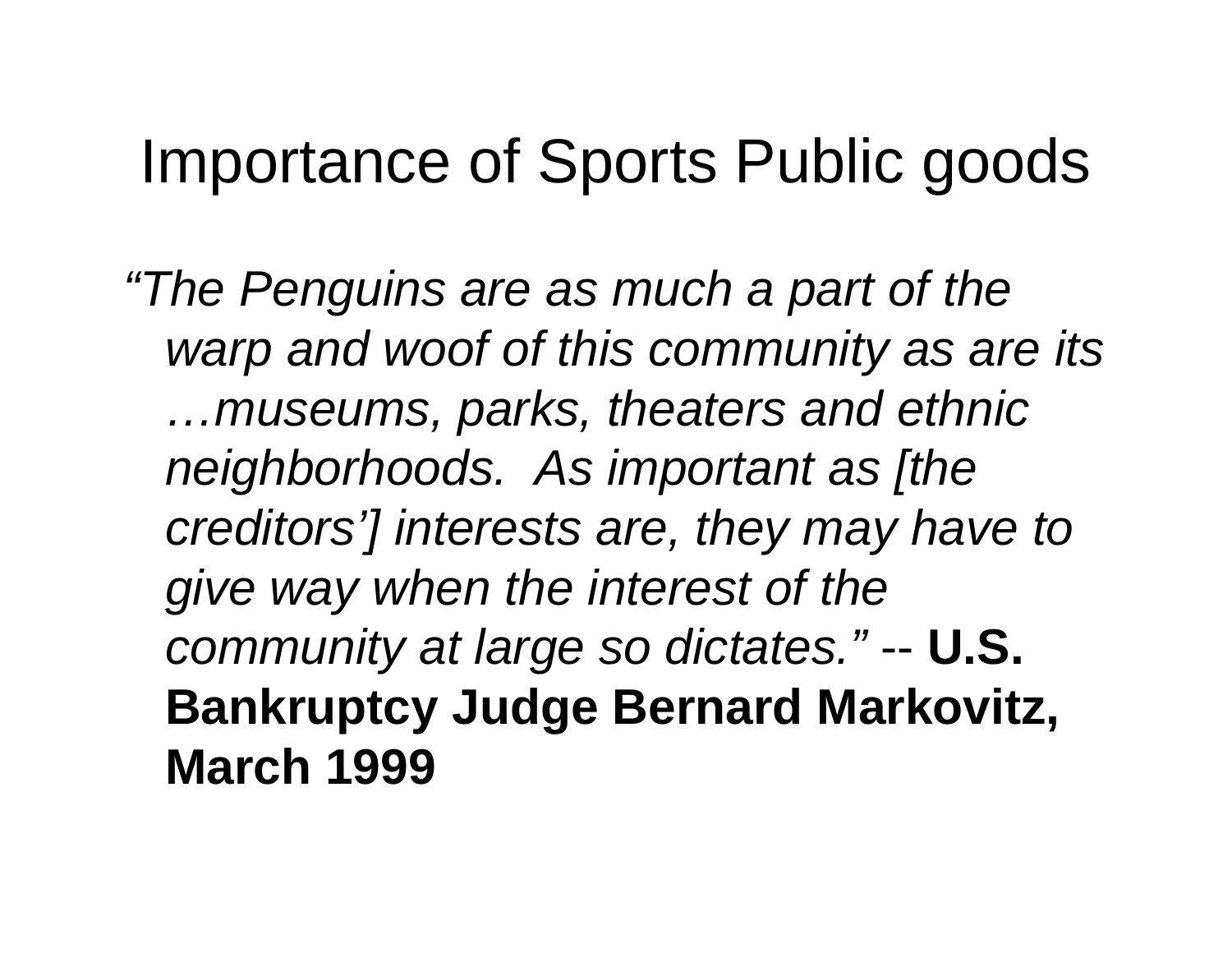## But What is Civic Pride Worth?

- Judge Markovitz did not put a dollar value on it.
- Since no markets for civic pride, major league status, or community harmony exist, we don't know what people are willing to pay, how much they want, or what the goods are worth.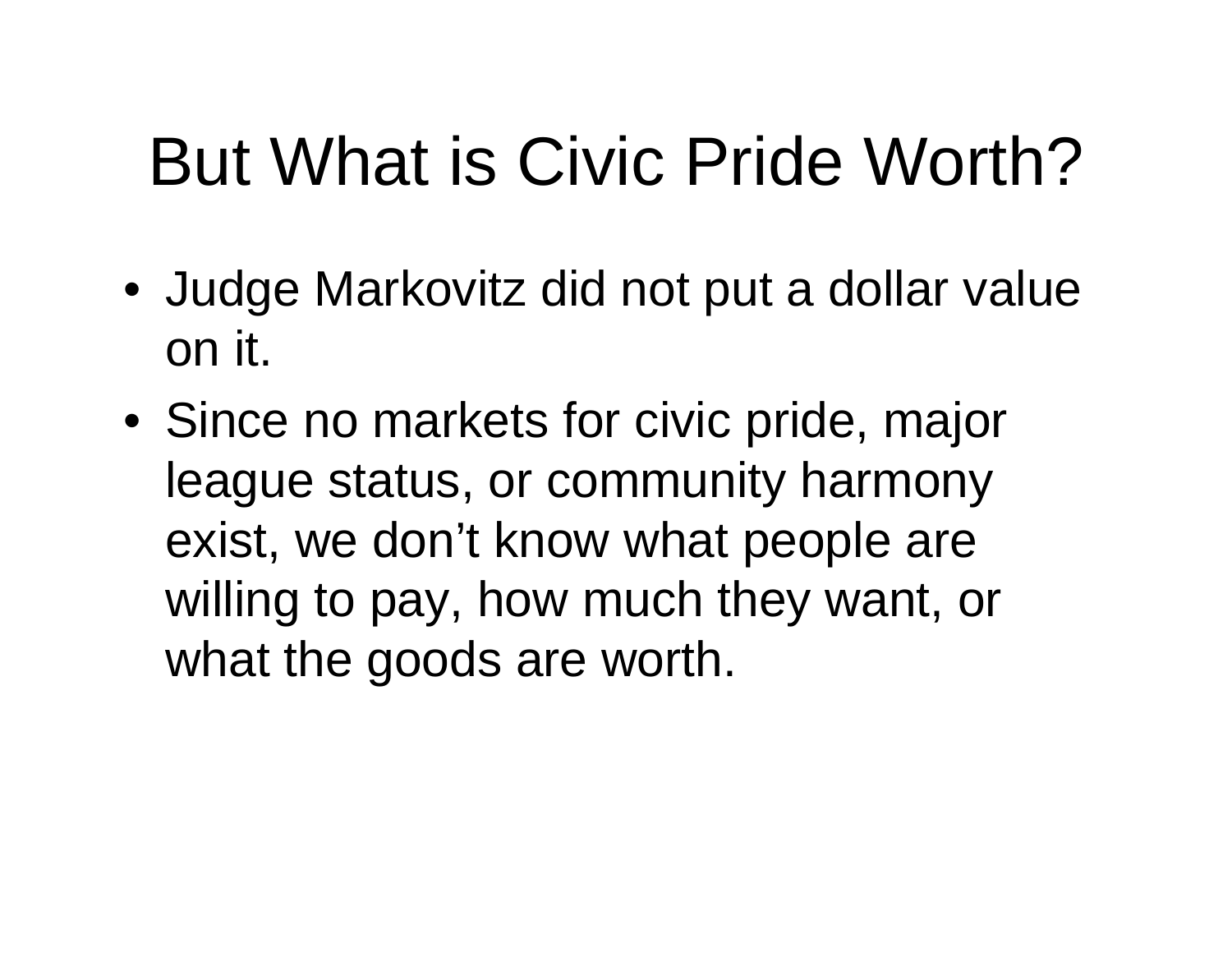## Contingent Valuation Method CVM

- Contingent Valuation Method (CVM) surveys allow this to be estimated.
- Developed by environmental economists.
- People are asked their willingness to pay for public goods contingent upon a hypothetical scenario described to them in the survey.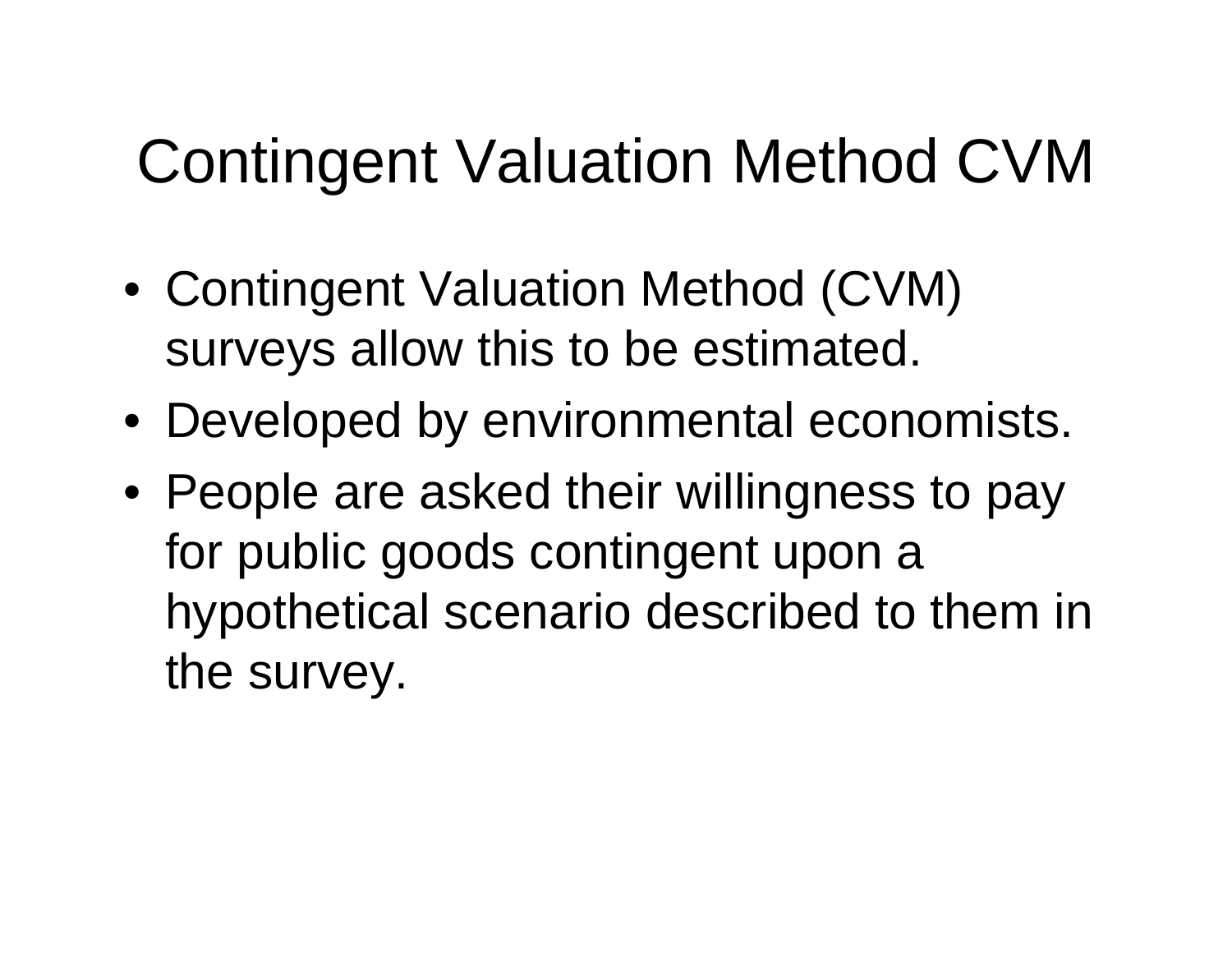#### **Articles**

### The Value of Public Goods Generated by a Major League Sports Team The CVM Approach

**BRUCE K. JOHNSON** Centre College

PETER A. GROOTHUIS **Westminster College** 

**JOHN C. WHITEHEAD East Carolina University** 

> This article reports an application of the contingent valuation method to measure the value of public goods generated by a professional sports team, the Pittsburgh Penguins of the National Hockey League. The data and analysis indicate that a major league sports team can produce widely consumed public goods such as civic pride and community spirit and that the value of those public goods may be substantial. However, in the case of the Penguins, the value of the public goods is far less than the cost of building a new arena. Although the analysis of public goods generated by other teams in other cities might lead to different results, the results of this article call into question the widespread practice of government funding of sports stadiums and arenas because it appears that the costs borne by taxpayers exceed the benefits received.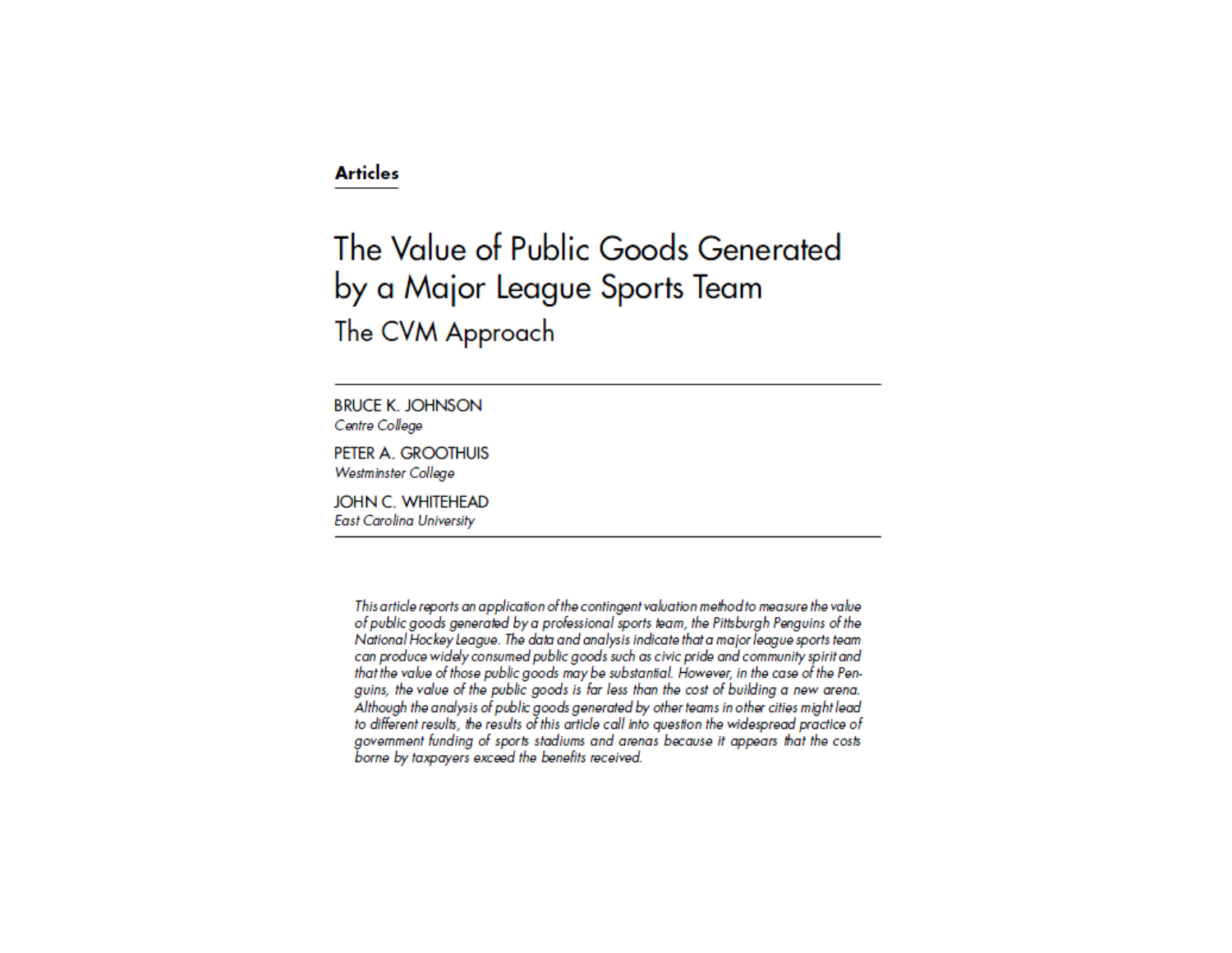# Penguins Hypothetical Scenario

- Play in oldest arena in NHL
- Local owners might not have money to challenge for Stanley Cup
- Team might have to leave Pittsburgh
- Loss of Penguins would tarnish city image
- Never again would Pitt have Stanley Cup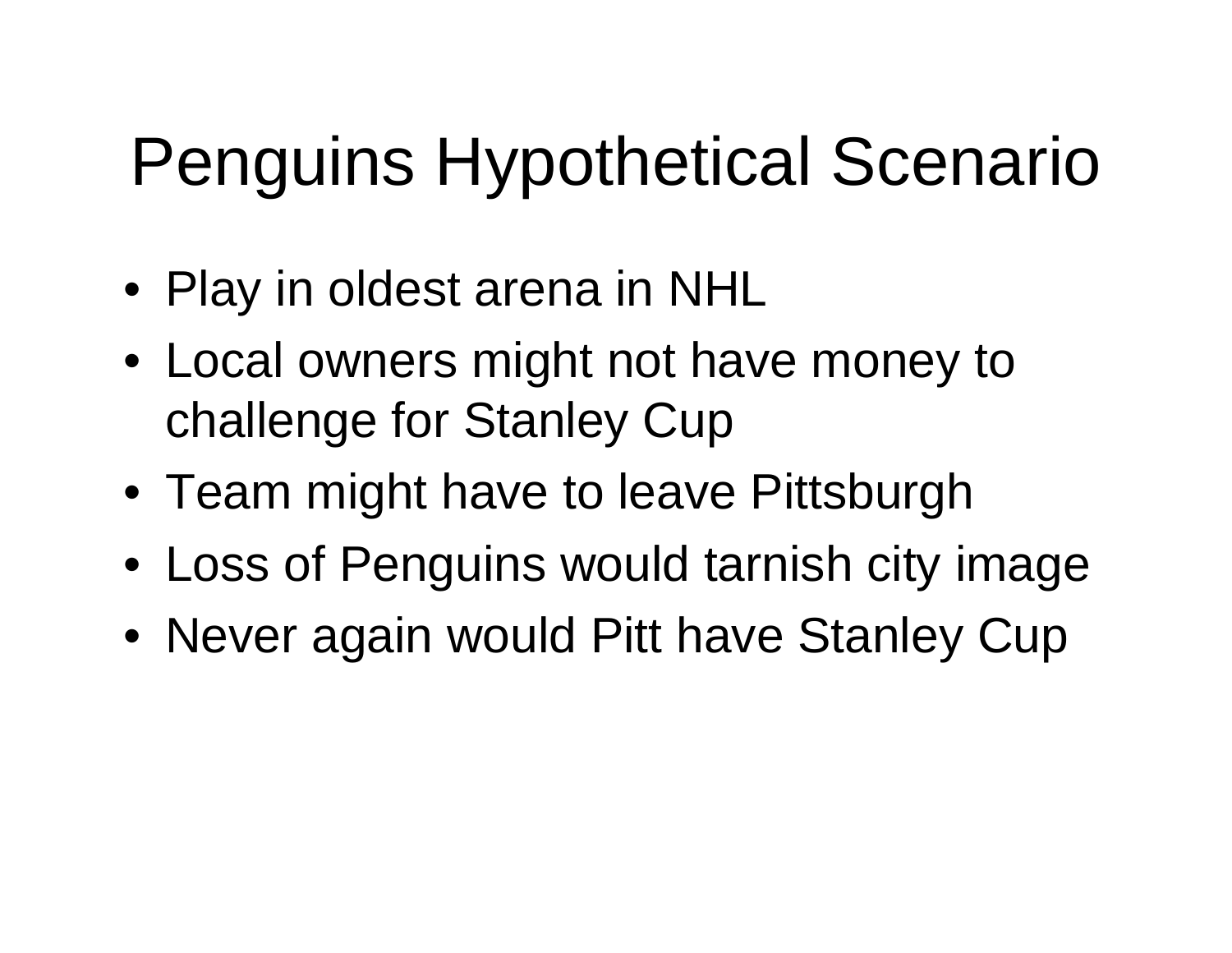## How Much Would You Be Willing to Pay?

The survey offered an alternative scenario in which the Penguins would become publicly owned at a cost to taxpayers:

If the city of Pittsburgh were to buy the team, it would never leave Pittsburgh. But in order for the city to buy the team, pay off its debts, and challenge for the Stanley Cup. taxpayer money will be needed. One estimate is that each Pittsburgh household would have to pay \$TAX each year in higher city taxes.

The four \$TAX amounts (\$1, \$5, \$10, and \$25) were randomly assigned.

Then respondents were asked the discrete-choice willingness-to-pay question—"Would you be willing to pay \$TAX each year out of your own household budget in higher city taxes to help keep the Penguins in Pittsburgh?"—and were given three response categories: "Yes," "No," and "I don't know." All respondents were then asked the open-ended willingness-to-pay question: "What is the most you would be willing to pay out of your own household budget each year in higher city taxes to keep the Penguins in Pittsburgh?" They were presented with the following "payment card" categories to choose in response to the question: "Zero," "Between \$0.01 and \$4.99," "Between \$5 and \$14.99," "Between \$15 and \$29.99," "Between \$30 and \$49.99," "Between \$50 and \$75," and "More than \$75." Debriefing questions followed, asking why they were willing or not to pay taxes to keep the Penguins from leaving.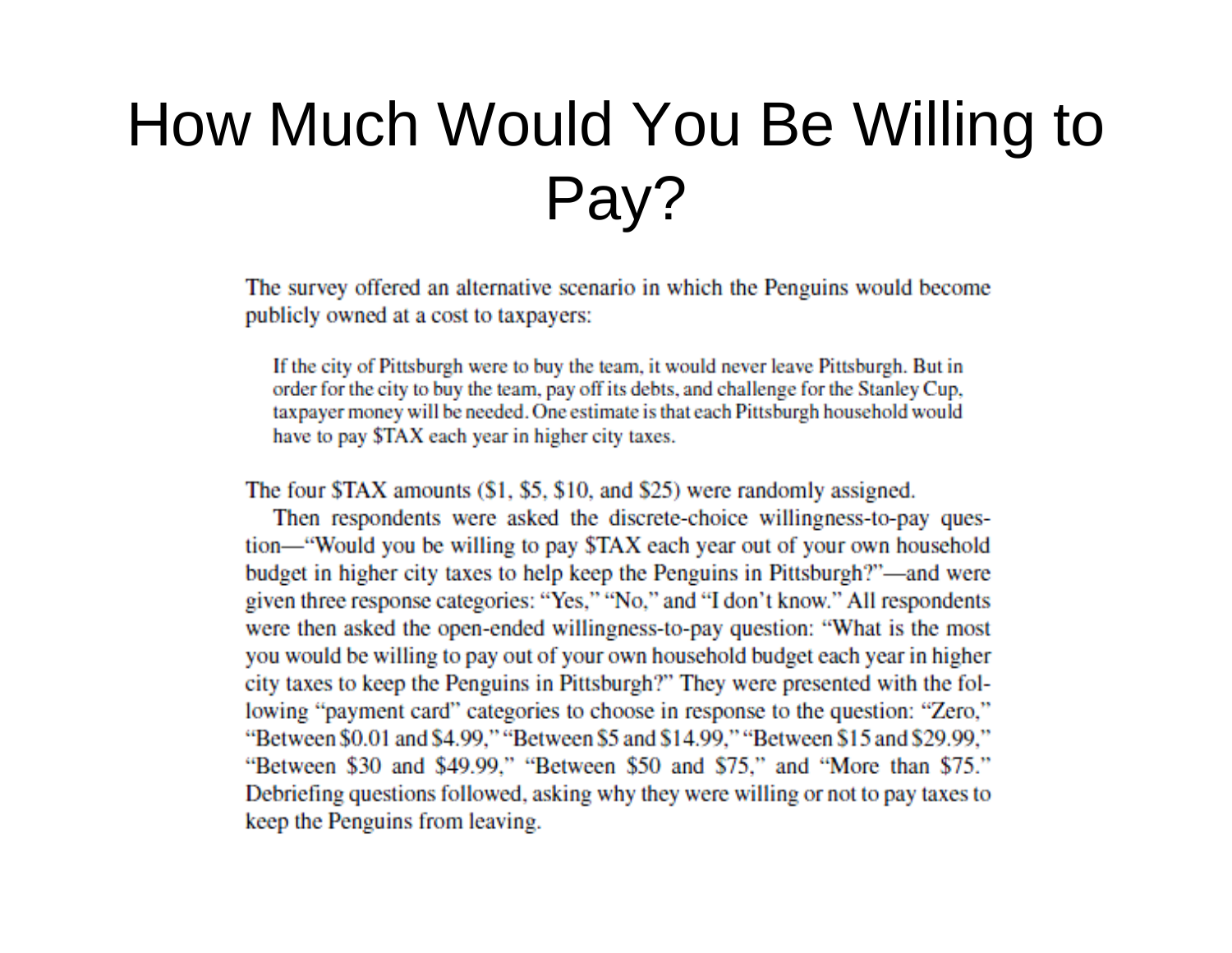## Respondents asked about

- PRIVATE GOODS—how many games do you attend?
- PUBLIC GOODS:
	- Read
	- Discuss
	- –Major league—on the map
	- –Racial harmony
	- Celebrate Stanley Cup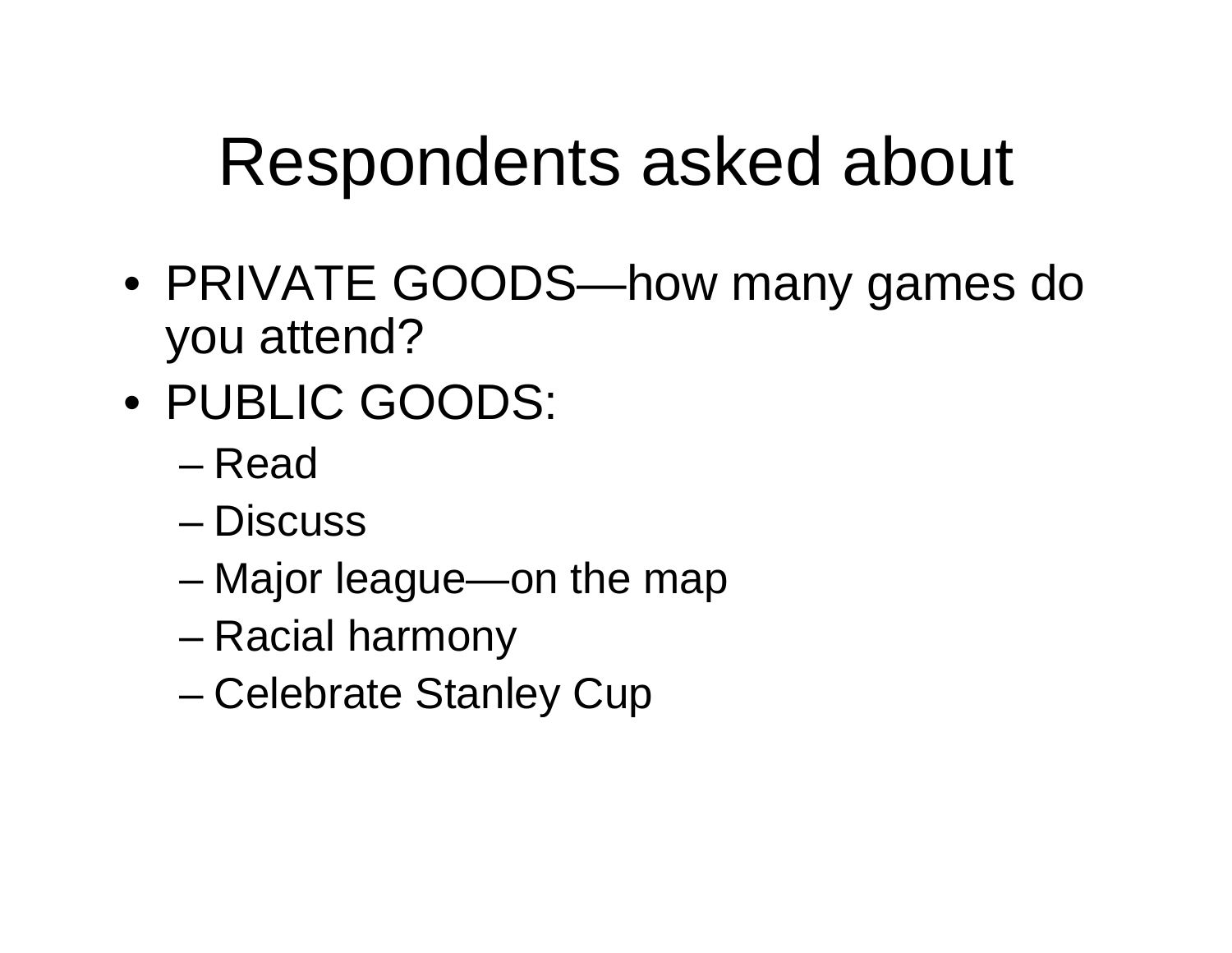## Respondents also asked about

- Socioeconomic variables
	- –Age
	- Sex
	- Income
	- Education
	- How long they have lived in town
	- Etc.
- These questions allow us to correlate WTP to consumption of public goods, private goods, and socioeconomic variables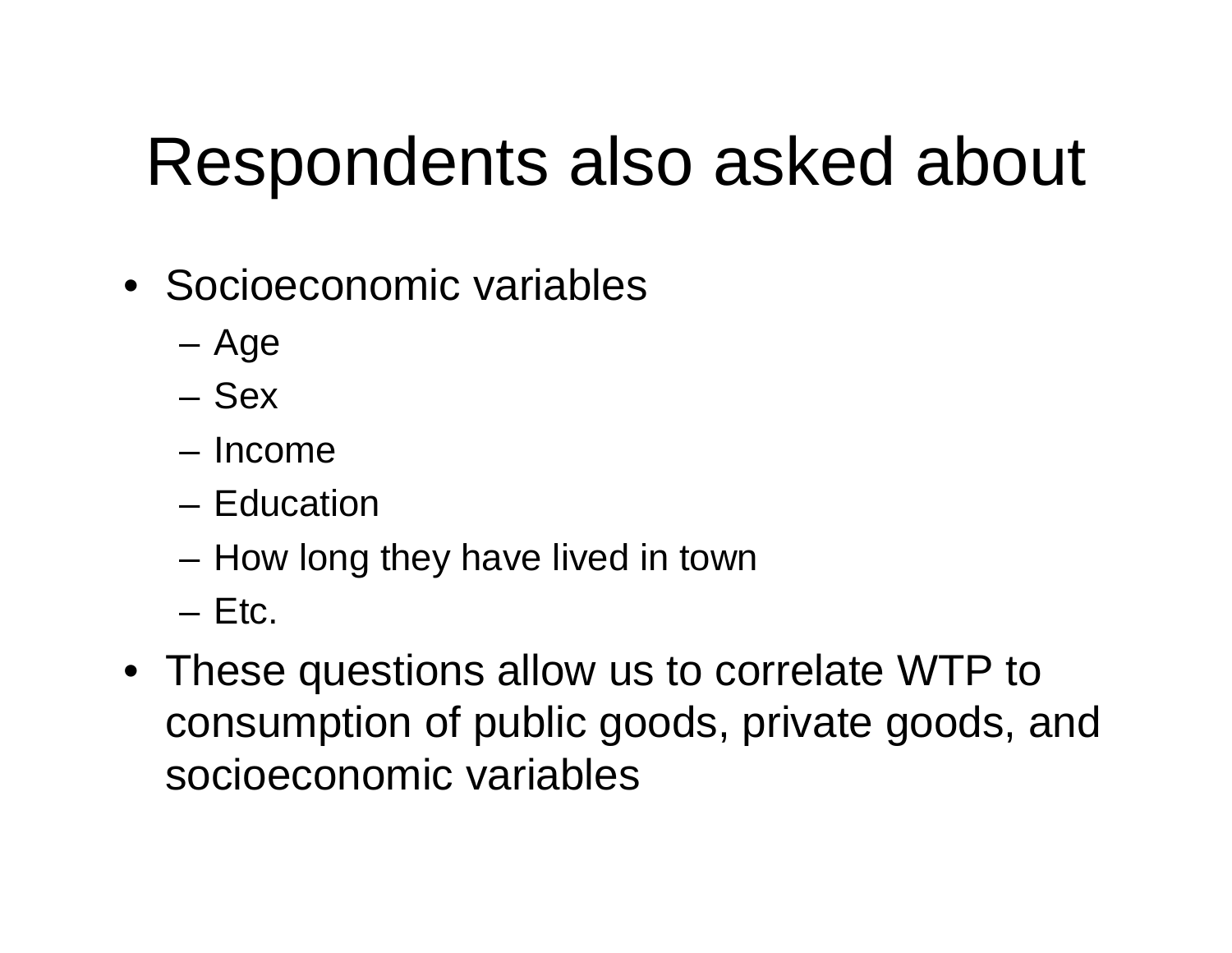## Some interesting stats

- Many people read about, discuss, etc.
	- In other words—widespread consumption of sports public goods
- 74% think Jags make Jax "major league"
- 43% think Jags improve race relations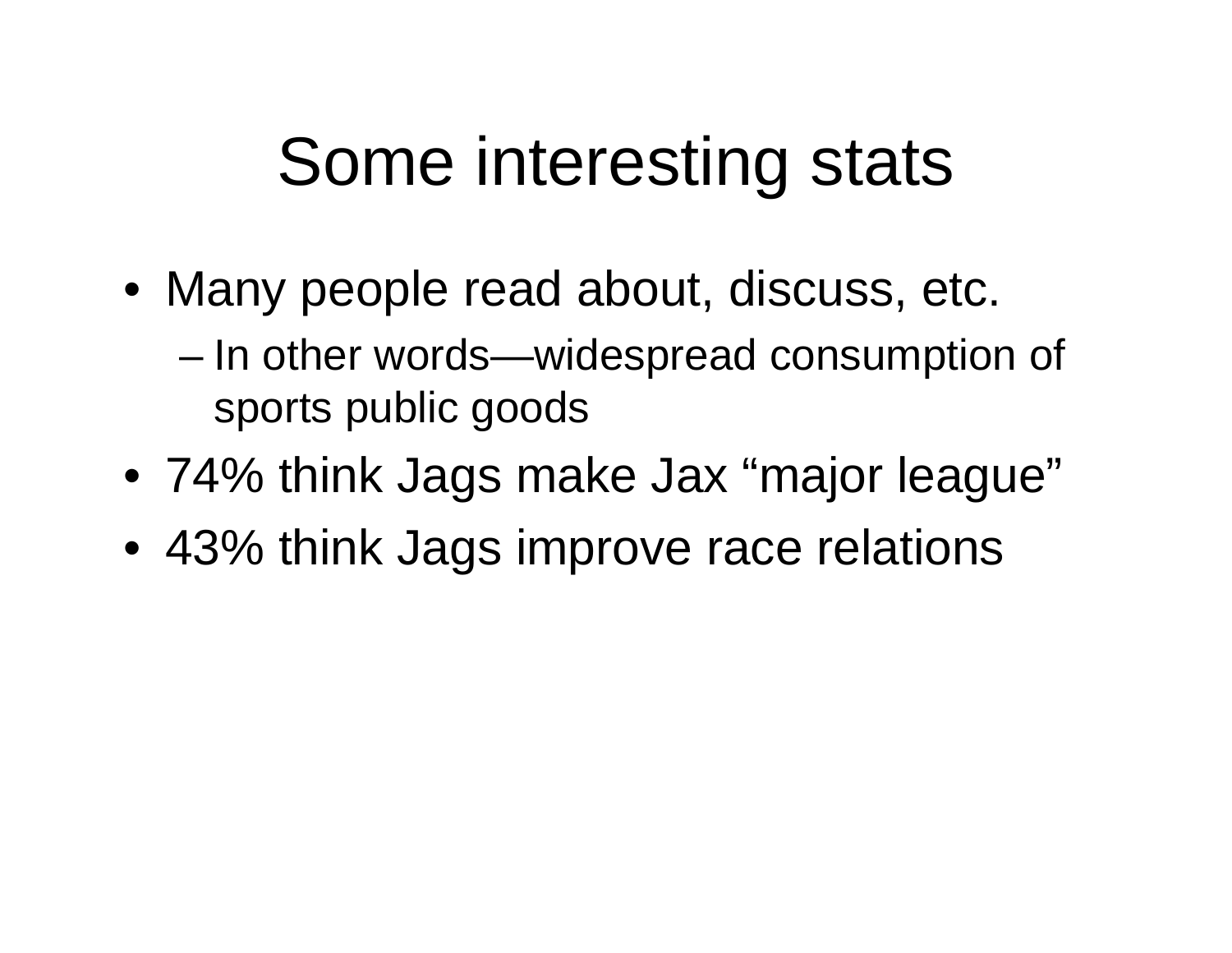# Perhaps Most Interesting of All

- Willing to pay > 0
	- 38% for NHL in Pittsburgh
	- 46% for NFL in Jacksonville
	- 38% for NBA in Jacksonville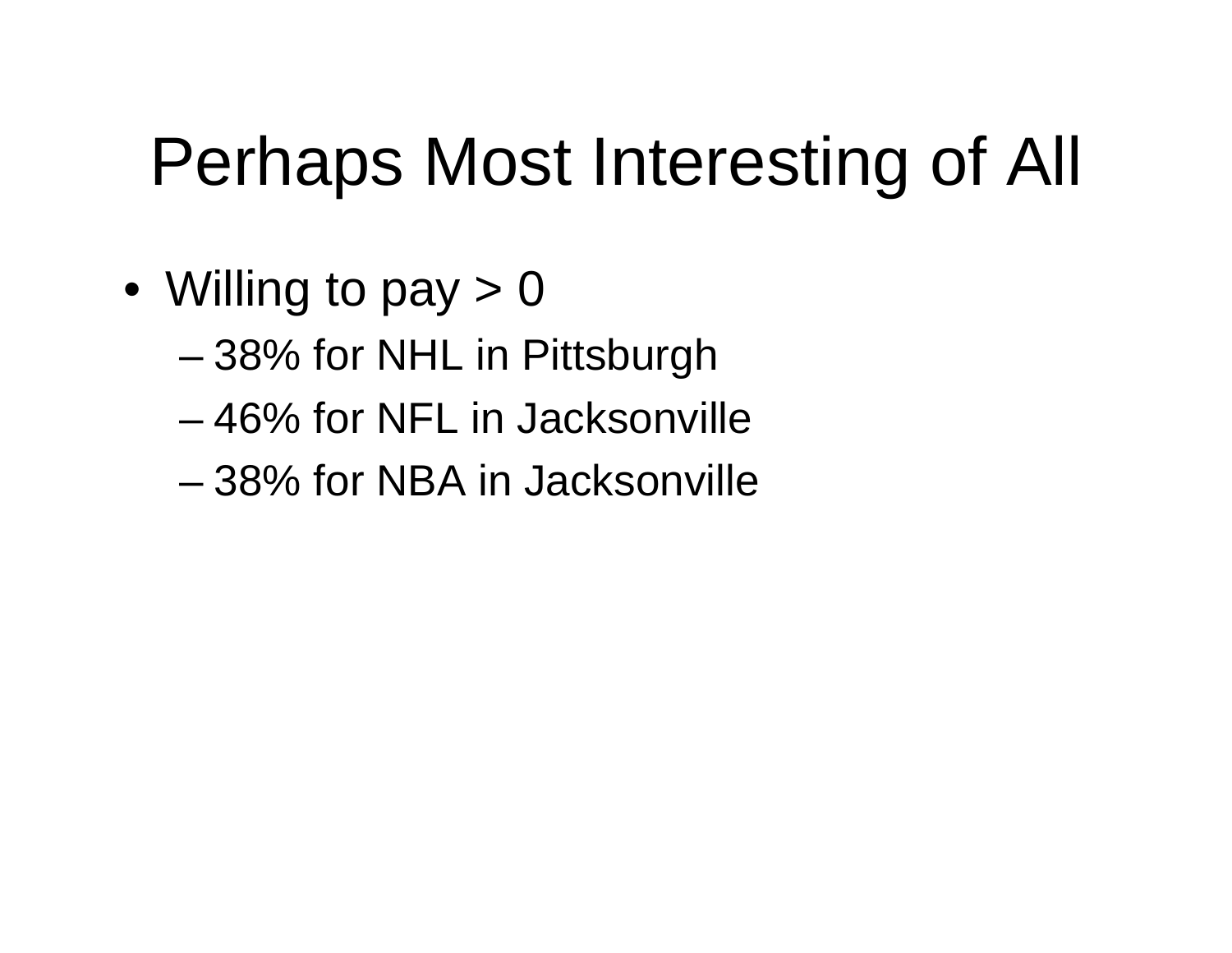## What Determines WTP?

- $\bullet\,$  Higher Income  $\,\blacktriangleright\,$  higher likelihood of WTP
- The more they read about or discuss the team, the more likely to be WTP.
- Those who think team makes Jacksonville major league or who think it improves race relations are more likely to be WTP
- Those who attend games
- In Pittsburgh, people who experienced Stanley Cup were willing to pay more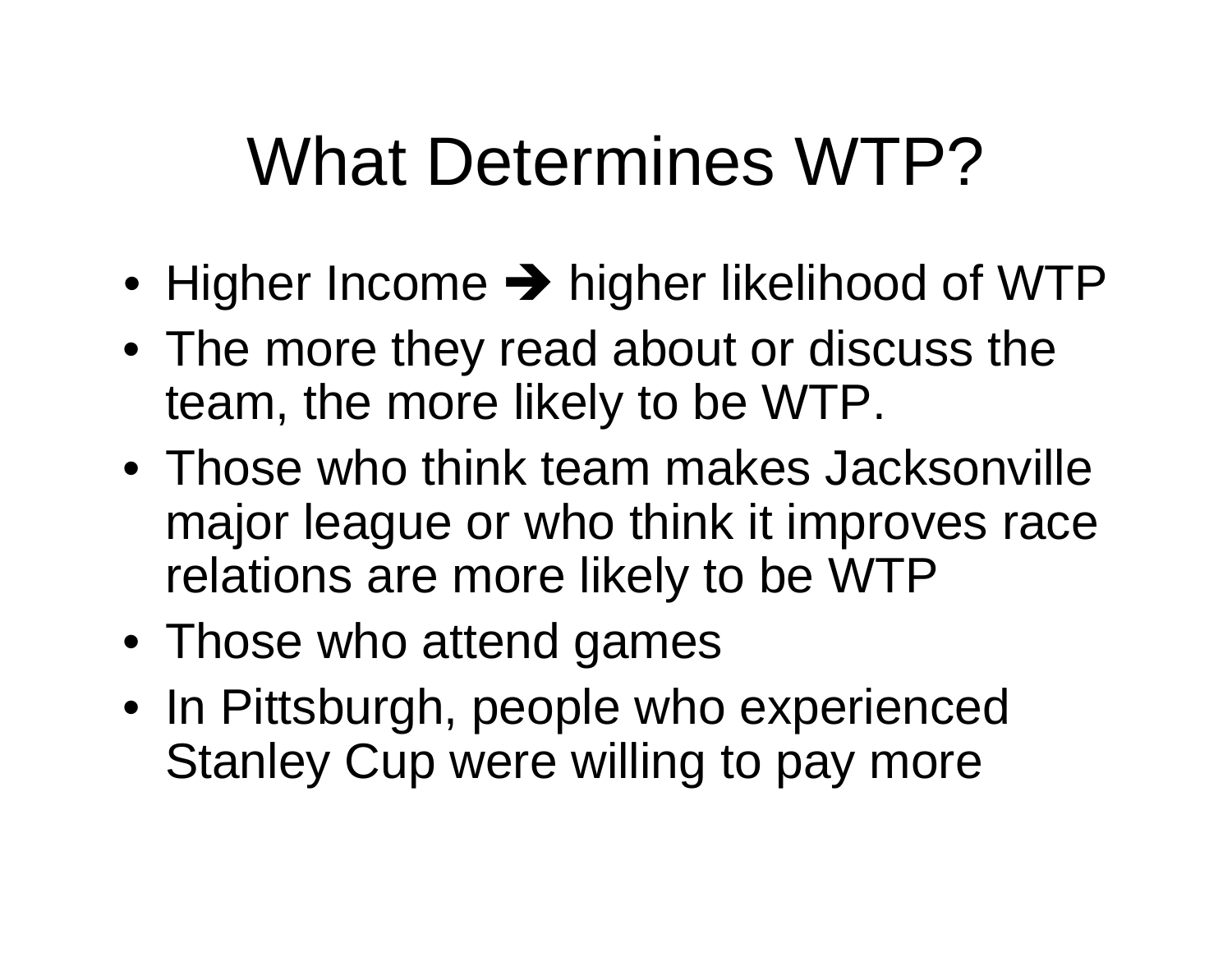|                    |      |                       |         | 95% Confidence Interval |             |
|--------------------|------|-----------------------|---------|-------------------------|-------------|
| Variable           | Mean | <b>Standard Error</b> | t-Ratio | <b>Upper Bound</b>      | Lower Bound |
| Willingness to pay | 5.57 | 0.70                  | 7.97    | 6.94                    | 4.20        |
| Nonuse value       | 4.08 | 0.77                  | 5.33    | 5.58                    | 2.58        |
| Use value          | 1.49 | 0.47                  | 3.18    | 2.40                    | 0.57        |

### TABLE 3: Willingness to Pay, Use Value, and Nonuse Value Estimates

#### TABLE 4: Aggregate Willingness to Pay, Use Value, and Nonuse Value Estimates

|                    | Annual Aggregate <sup>a</sup> |                                | 8% Amortization Rate |             |
|--------------------|-------------------------------|--------------------------------|----------------------|-------------|
|                    |                               | <b>Upper Bound</b> Lower Bound | Upper Bound          | Lower Bound |
| Willingness to pay | 5,277,575                     | 1,878,817                      | 65,969,688           | 23,485,209  |
| Nonuse value       | 3,865,800                     | 1,376,225                      | 48,322,500           | 17,202,810  |
| Use value          | 1,411,775                     | 502,592                        | 17,647,188           | 6,282,399   |

a. 1997 estimated number of households was 947,500.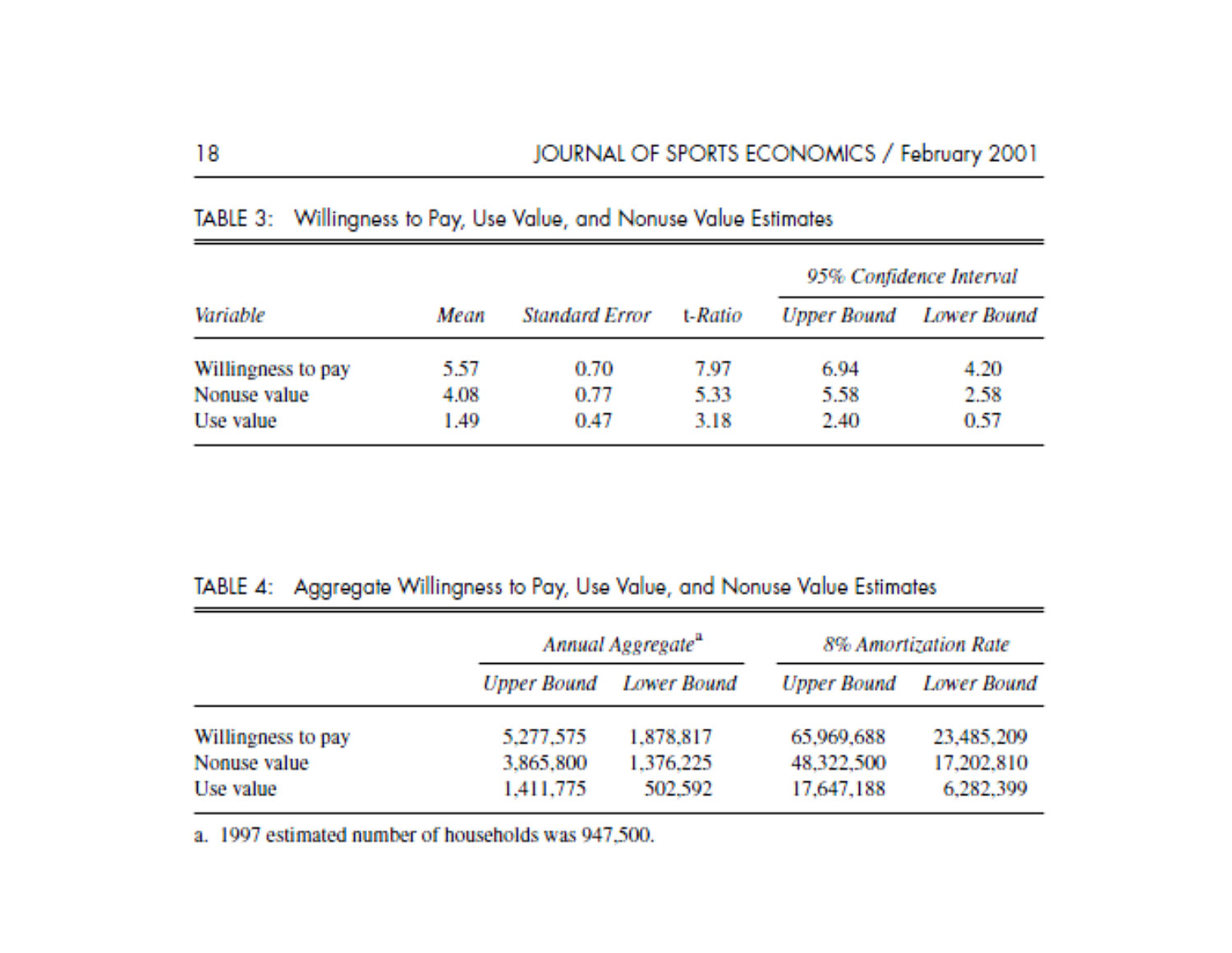## WTP for Sports Public Goods

| Team (study year)                                                      | \$2006 millions |  |
|------------------------------------------------------------------------|-----------------|--|
| <b>Pitt Penguins (2000)</b>                                            | \$57            |  |
| Jax Jaguars (2002)                                                     | \$28            |  |
| <b>Jax NBA (2002)</b>                                                  | \$21            |  |
| <b>Alberta Amateur Sports (2006)</b>                                   | \$189           |  |
| <b>Calgary Flames, Edmonton Oilers,</b><br>Vancouver Olympics (forth.) | 222             |  |
| Portland MLB (2003)                                                    | \$60            |  |
| <b>London Olympics (2004)</b>                                          | \$3849          |  |